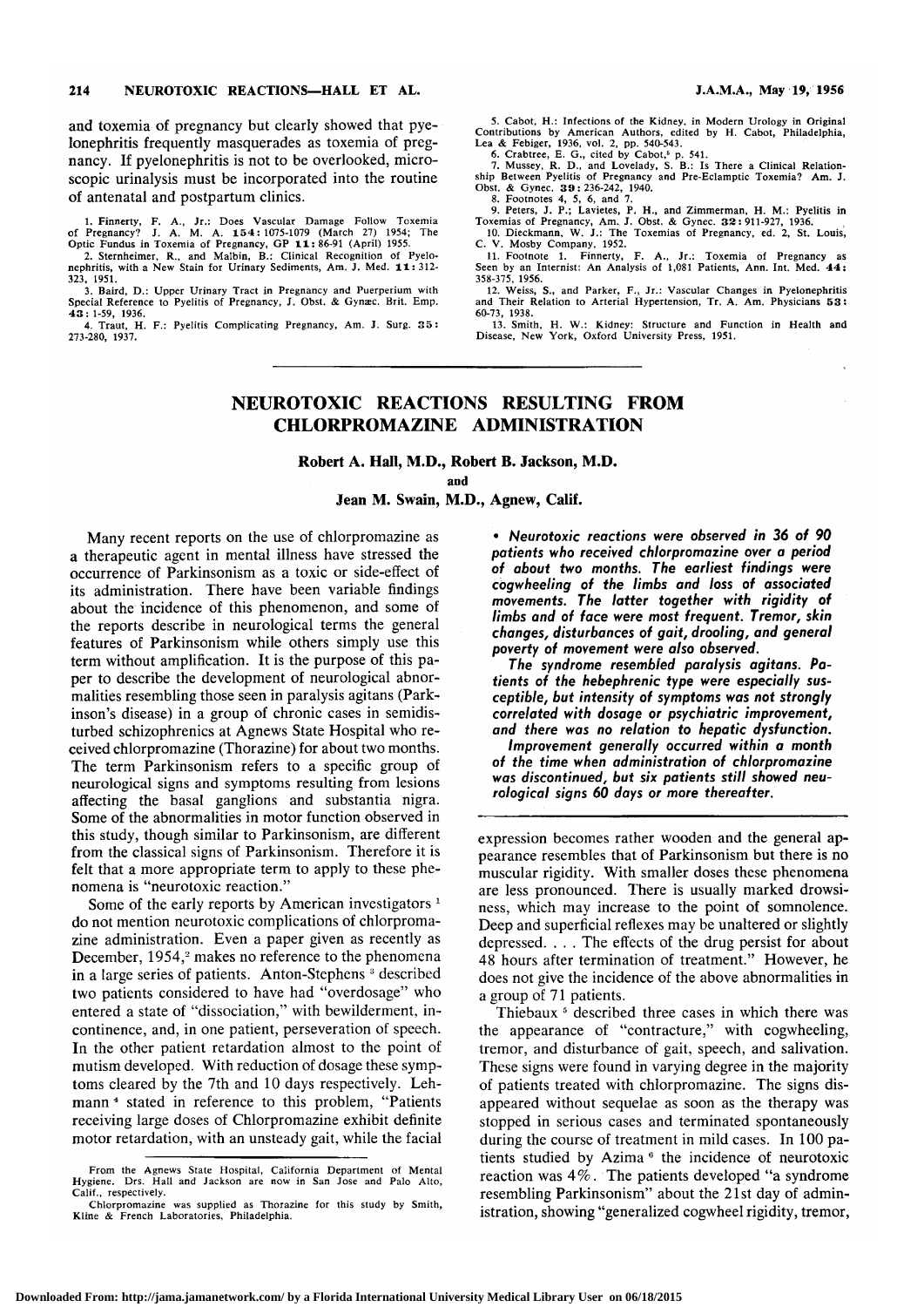masklike facies, and marked motor retardation." This syndrome gradually disappeared over <sup>a</sup> period of two months. Kinross-Wright<sup>7</sup> commented, "The development of Parkinsonism is an unexpected and intriguing phenomenon in <sup>a</sup> few patients. It recedes uneventfully when chlorpromazine is stopped. It may have profound neurophysiological implications but for practical clinical purposes is analagous to the moon face and hirsutism of Cushing's disease seen in some patients on adrenocortical hormones." His paper does not present any quantitative data regarding the incidence of Parkinsonism from the use of this drug.

A study by Goldman <sup>8</sup> of 500 patients receiving chlorpromazine reports that 54 showed <sup>a</sup> "paralysis agitanslike syndrome" and states, "The minimal manifestations are development of blank faciès and some rigidity of the extremities, with <sup>a</sup> stooped posture. In others these symptoms are exaggerated and the characteristic pillrolling tremor develops, with changes in gait and speech and salivation of varying degree." A later report by the same author<sup>9</sup> gives an incidence of  $15\%$ , the highest previously reported incidence to date, to our knowledge. Interestingly, Lehmann<sup>10</sup> stated that four patients with paralysis agitans had diminution of rigidity and reduction of frequency of tremor when given chlorpromazine, and four patients with choreoathetotic movements responded with <sup>a</sup> reduction of involuntary movements. Goldman  $^{\circ}$  reported improvement in patients with hereditary chronic progressive chorea with mental deterioration (Huntington's chorea) who received this drug.

#### **Methods**

This report arises from <sup>a</sup> controlled double-blind in vestigation of the therapeutic efficacy of chlorpromazine in the treatment of chronic cases in semidisturbed schizophrenics. The psychiatric aspects have been discussed elsewhere.11 Early in the study evidence of neurotoxic reactions was noted in a few patients simply by observation of gross changes in their motor behavior, especially gait and related motor functions. Neurological examinations were not done on any of the patients in the period immediately preceding the administration of the medicament; however, the development of signs and symptoms of neurotoxic reaction, with progression during continued administration of the drug, and, in general, abatement with reduction or termination of dosage, usually made the relationship of these abnormalities to chlorpromazine administration quite definite. Some of the milder, and especially the equivocal cases, of neurotoxic reaction could have been more adequately evaluated if premedication examinations had been done.

Ninety patients (including three not reported in <sup>a</sup> pre vious paper <sup>11</sup> due to incomplete psychological studies) in this study received chlorpromazine in varying dosages over <sup>a</sup> period of <sup>64</sup> to <sup>66</sup> days. Dosage was gradually in creased in all patients in <sup>a</sup> similar manner and usually was constant during the last half of the period of administration. All patients showing any evidence of possible neurotoxic changes, as noted by ward nurses, technicians, or physicians, were given detailed neurological examinations by one or more of the staff physicians, and if neurological abnormalities were detected they were descriptively recorded. Subsequent examinations were performed at intervals on each patient showing neurotoxic reactions. The histories of these patients were reviewed for evidence of any previous central nervous system disturbances. Cerebrospinal fluid examination was performed on 26 patients who showed neurotoxic reactions.

The neurological signs appearing in each patient who showed neurotoxic reactions were tabulated, and each sign was rated according to severity from one to four plus, corresponding to equivocal, mild, moderate, and severe. Severity was rated relative to the neurological signs seen in this group of patients and not in terms of the severity of such or similar signs seen in patients with classical Parkinsonism. An over-all rating of degree of neurotoxic reaction, using the same four grades of severity, was given to each patient by taking into consideration the number and severity of neurological abnormalities exhibited. Other data were obtained from each patient's records and studied with regard to the appearance, abatement, persistence, or worsening of the neurotoxic condition. **NEUROTOXIC REACTIONS—HALL ET AL.**<br>
Nely recorded. Subsequent examinations were permed at intervals on each patient showing neurotoon<br>
actions. The histories of these patients were reviewere reviewere. Cerebrospinal fluid

#### Table 1.—Initial Signs of Neurotoxic Reactions

|       |     | Patients |  |  |
|-------|-----|----------|--|--|
| Signs | No. | $\%$     |  |  |
|       | -24 | 66       |  |  |
|       |     | 64       |  |  |
|       | 17  | 47       |  |  |
|       | 14  | 39       |  |  |
|       | 12  | 33       |  |  |
|       | 6   | 17       |  |  |
|       | 2   | я        |  |  |
|       | 3   | 8        |  |  |
|       | 9   | 5.       |  |  |
|       | n   | o        |  |  |

# **Results**

Thirty-six patients (40%) developed evidence of neurotoxic condition. The initial signs noted in these patients include one or more neurological abnormalities first noted by any of the hospital personnel and confirmed by neurological examination. The frequencies of these initial signs are given in table 1. Cogwheeling of the limbs, usually the arms, was one of the several initial signs in <sup>23</sup> patients, and it was the only initial sign in one patient. It is felt that evaluation of the presence of slight cogwheeling is quite difficult, especially in severely psychotic patients whose ability to cooperate for this examination is often impaired. Loss of associated movements while walking was the initial sign in <sup>23</sup> patients. This was manifested by reduction or loss of arm swing or head and neck movements while walking and turning. Many of the patients showing loss of arm swing held their arms semiflexed but out some distance in front of their bodies, with their forearms and hands projecting horizontally in front of them in <sup>a</sup> peculiar fashion. This positioning, suggestive of catatonic posturing but dis appearing after the treatment was withdrawn, was often maintained whether the patient was sitting, standing, or walking. However, voluntary movements were fairly readily accomplished (usually with slowness and poverty of movement), with <sup>a</sup> return to this unusual posture when the voluntary act was completed. Loss of associated movements occurred as an initial sign only in association with one or more other signs.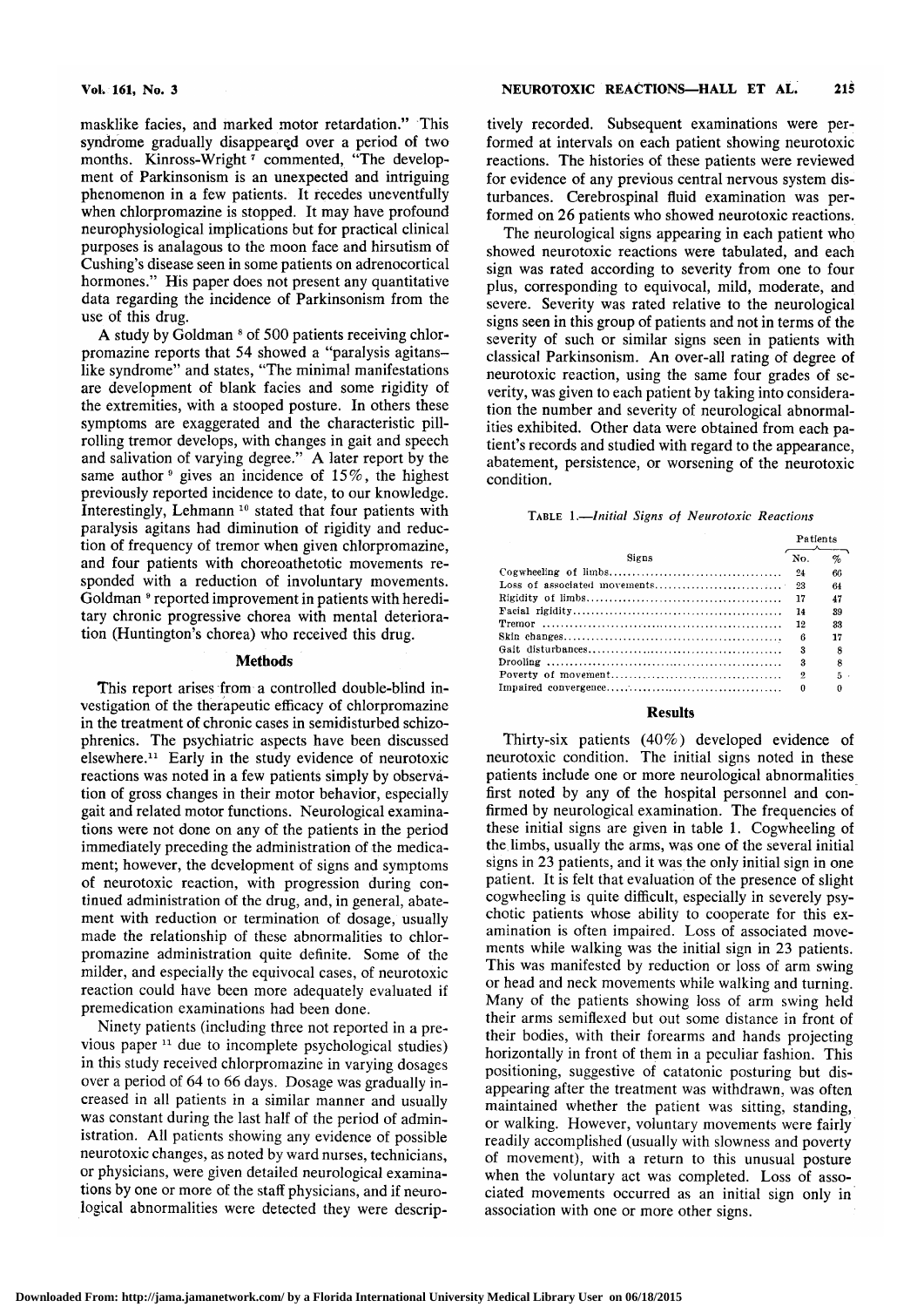#### 216 NEUROTOXIC REACTIONS-HALL ET AL.

Rigidity, usually of the arms, occurred as an initial sign in <sup>17</sup> instances but never as <sup>a</sup> single initial sign. It was usually "leadpipe" in nature. Again the difficulty in assessment of this sign in psychotic patients is worthy of mention. Cogwheeling and rigidity usually were found together, but there were a few instances of either occurring in the absence of the other and persisting in that manner throughout the duration of neurotoxic signs. In view of the unclear relationship of cogwheeling, tremor, and rigidity in classical Parkinsonism, it should be pointed out that tremor also occurred at times in the absence of the other two signs. Facial rigidity was present as a single initial sign in only one patient and occurred in association with other signs initially in <sup>13</sup> other cases. This rigidity varied from mildly impaired facial mobility with reduction of frontalis muscular action to severe rigid mask-like facies.

# Table 2.—Frequency of Neurotoxic Signs

| manner throughout the duration of neurotoxic signs. In<br>view of the unclear relationship of cogwheeling, tremor,<br>and rigidity in classical Parkinsonism, it should be<br>pointed out that tremor also occurred at times in the<br>absence of the other two signs. Facial rigidity was pres-<br>ent as a single initial sign in only one patient and oc-<br>curred in association with other signs initially in 13 other<br>cases. This rigidity varied from mildly impaired facial<br>mobility with reduction of frontalis muscular action to<br>severe rigid mask-like facies. |          |                                          |                     |                |       |    |
|--------------------------------------------------------------------------------------------------------------------------------------------------------------------------------------------------------------------------------------------------------------------------------------------------------------------------------------------------------------------------------------------------------------------------------------------------------------------------------------------------------------------------------------------------------------------------------------|----------|------------------------------------------|---------------------|----------------|-------|----|
| TABLE 2.-Frequency of Neurotoxic Signs                                                                                                                                                                                                                                                                                                                                                                                                                                                                                                                                               |          | No. of Patients, by<br>Severity Rating.* |                     |                | Total |    |
|                                                                                                                                                                                                                                                                                                                                                                                                                                                                                                                                                                                      |          |                                          |                     |                |       |    |
| Signs                                                                                                                                                                                                                                                                                                                                                                                                                                                                                                                                                                                |          | ++++ +++                                 | $^{\mathrm{++}}$    | ┿              | No.   | %  |
| Loss of associated movements.                                                                                                                                                                                                                                                                                                                                                                                                                                                                                                                                                        | 12       | 11                                       | 7                   | $\overline{2}$ | 32    | 89 |
| Rigidity of limbs                                                                                                                                                                                                                                                                                                                                                                                                                                                                                                                                                                    | $\theta$ | 8                                        | 22                  | $\overline{2}$ | 32    | 89 |
| Cogwheeling of limbs                                                                                                                                                                                                                                                                                                                                                                                                                                                                                                                                                                 | 1        | 4                                        | 19                  | 5              | 29    | 80 |
| Facial rigidity                                                                                                                                                                                                                                                                                                                                                                                                                                                                                                                                                                      | 5        | 13                                       | 7                   | 0              | 25    | 69 |
| Tremor                                                                                                                                                                                                                                                                                                                                                                                                                                                                                                                                                                               | 0        | $\overline{2}$                           | 12                  | 5              | 19    | 53 |
| Poverty of movement                                                                                                                                                                                                                                                                                                                                                                                                                                                                                                                                                                  | 1        | 6                                        | 5                   | 0              | 12    | 33 |
| Skin changes                                                                                                                                                                                                                                                                                                                                                                                                                                                                                                                                                                         | $\theta$ | 7                                        | 5                   | $\Omega$       | 12    | 33 |
| Gait disturbance                                                                                                                                                                                                                                                                                                                                                                                                                                                                                                                                                                     | 1        | $\overline{4}$                           | $\overline{\bf{4}}$ | $\bf{0}$       | 9     | 25 |
| Drooling                                                                                                                                                                                                                                                                                                                                                                                                                                                                                                                                                                             | ı        | 3                                        | 2                   | 0              | 6     | 17 |
| Impaired convergence                                                                                                                                                                                                                                                                                                                                                                                                                                                                                                                                                                 | $\bf{0}$ | $\overline{2}$                           | 1                   | $\theta$       | 3     | 8  |
| * $+$ = equivocal, $++$ = mild, $++$ = moderate, and $++$ $+$ = severe<br>TABLE 3.-Over-All Severity Rating of Neurotoxic Reactions                                                                                                                                                                                                                                                                                                                                                                                                                                                  |          |                                          |                     |                |       |    |
|                                                                                                                                                                                                                                                                                                                                                                                                                                                                                                                                                                                      |          |                                          |                     |                |       |    |

|                                                                                                                                                                        |  |             | $\mathbf{0}$ |      | 17 |  |  |
|------------------------------------------------------------------------------------------------------------------------------------------------------------------------|--|-------------|--------------|------|----|--|--|
|                                                                                                                                                                        |  | $2^{\circ}$ | $\theta$     | 3    | 8  |  |  |
| * $+$ = equivocal, $++$ = mild, $+++$ = moderate, and $++++$ = severe.                                                                                                 |  |             |              |      |    |  |  |
|                                                                                                                                                                        |  |             |              |      |    |  |  |
| TABLE 3.—Over-All Severity Rating of Neurotoxic Reactions                                                                                                              |  |             |              |      |    |  |  |
|                                                                                                                                                                        |  |             |              |      |    |  |  |
|                                                                                                                                                                        |  |             | Patients     |      |    |  |  |
| Severity <sup>*</sup>                                                                                                                                                  |  |             | No.          | $\%$ |    |  |  |
|                                                                                                                                                                        |  |             |              |      |    |  |  |
|                                                                                                                                                                        |  |             | 10           | 28   |    |  |  |
|                                                                                                                                                                        |  |             | - 8          | 22   |    |  |  |
|                                                                                                                                                                        |  |             | 14           | 39   |    |  |  |
|                                                                                                                                                                        |  |             | 4            | 11   |    |  |  |
| $+ \ldots \ldots \ldots \ldots \ldots \ldots \ldots \ldots \ldots \ldots \ldots \ldots \ldots$<br>* + = equivocal, + + = mild, + + + = moderate, and + + + + = severe. |  |             |              |      |    |  |  |

Tremor of the hands occurred as one of the presenting signs in <sup>12</sup> patients and eventually developed in <sup>7</sup> others. In <sup>3</sup> of these <sup>19</sup> patients an estimate of the rate, whether rapid or slow, was not specified. Ten patients showed a slow tremor of approximately the rate seen in Parkinsonism, i. e., <sup>4</sup> to <sup>8</sup> cps. None of these patients showed <sup>a</sup> classical "pill-rolling" tremor. Six patients exhibited <sup>a</sup> more rapid tremor that was less often present at rest, usually being evident on fine movements and positioning of the hands. Present initially in six patients, skin changes consisted of an oily or greasy facial skin, especially on the forehead, with at times <sup>a</sup> scaly to waxy change of the skin in this area. A few patients had <sup>a</sup> rather exudative waxy substance on their foreheads that would rub off, with pressure, on the examiner's finger.

Gait disturbances included variations of stooped, rigid posture with flexed head, shuffling steps with forwardleaning, "turning in one piece," and slowness of movement, besides the previously described loss of associated movements. Drooling was <sup>a</sup> phenomenon that occurred in only six of the patients, and it was severe in one case and moderate in three. The fluid was of <sup>a</sup> quite viscous, stringy or ropy consistency, and the patient with severe drooling had to carry a.towel constantly to absorb the copious flow. Poverty of movement was the slow, deliberate, rather hesitant performance of voluntary motor acts. Impaired convergence was found in only three pa tients but is another sign that is difficult to elicit in <sup>a</sup>

## Table 4.—Duration of Neurotoxic Reactions

|                                              | No. of Patients   |                          |                |  |  |
|----------------------------------------------|-------------------|--------------------------|----------------|--|--|
| Days<br>Beyond<br>Cessation<br>∩f<br>Therapy |                   | With Persisting<br>Signs |                |  |  |
|                                              | Clear of<br>Signs | Question-<br>able        | Definite       |  |  |
| $0 - 9$                                      | 5                 | $\ddot{\phantom{0}}$     | . .            |  |  |
|                                              | 9                 | $\ddot{\phantom{0}}$     |                |  |  |
|                                              | ĥ                 | . .                      |                |  |  |
|                                              | 3                 |                          |                |  |  |
|                                              |                   |                          |                |  |  |
|                                              |                   |                          |                |  |  |
|                                              | . .               | $\overline{2}$           | 3              |  |  |
|                                              |                   | . .                      |                |  |  |
|                                              | . .               |                          | $\overline{2}$ |  |  |
|                                              |                   | 1                        |                |  |  |

group of patients such as this. When found, it disappeared after chlorpromazine therapy was discontinued.

Table 2 lists the frequency of the above-discussed signs throughout the entire period of observation. It can be seen that the frequency of occurrence approximately parallels the frequency as an initial sign. A rating of the severity of each sign is included and shows, for example, that, of the <sup>32</sup> patients having impairment of associated movements, <sup>12</sup> had complete absence of arm swing (severe, or  $4+$ ). It is felt that this latter sign is rather <sup>a</sup> sensitive indicator of <sup>a</sup> neurotoxic reaction to chlorpromazine therapy. As shown in table <sup>3</sup> the over-all degree of neurotoxic reaction in <sup>18</sup> patients (50%) was rated as moderate or severe. Since manifestations of neurotoxic reactions were an unexpected development during the study, the onset of symptoms was not recorded with exactness in each instance. As closely as could be determined, the onset of neurotoxic reactions occurred in 3 patients between 20 and 29 days after starting treatment, in 11 between 30 and 39 days, in 11 between <sup>40</sup> and <sup>49</sup> days, in <sup>5</sup> between <sup>50</sup> and <sup>59</sup> days, in <sup>5</sup> between 60 and 69 days, and in one between 80 and <sup>89</sup> days. In one patient, it was not until <sup>17</sup> days after the treatment was stopped that signs of neurotoxic reaction were detected, and they were questionably present <sup>93</sup> days after completion of the administration of the drug.

Table 5.—Dosage at Onset of Neurotoxic Reactions \*

|                                                                | Mg./Day |  |  |             |     |      |
|----------------------------------------------------------------|---------|--|--|-------------|-----|------|
|                                                                | 150.    |  |  | 225 300 375 | 450 | -600 |
| Patients with neurotoxic reactions $1 \quad 1 \quad 2 \quad 1$ |         |  |  |             |     | 8    |
| Patients with no neurotoxic reactions $\dots$ 2 5 6 4          |         |  |  |             | 96  | 5    |

The duration of neurotoxic reaction is shown in table 4. Twenty patients (56%) were free of signs within <sup>29</sup> days after the medication was stopped; however, six pa tients (17%) showed definite persisting neurological abnormalities 60 days or more after completion of drug administration. The daily dose of chlorpromazine at the time of onset of neurotoxic reactions is recorded in table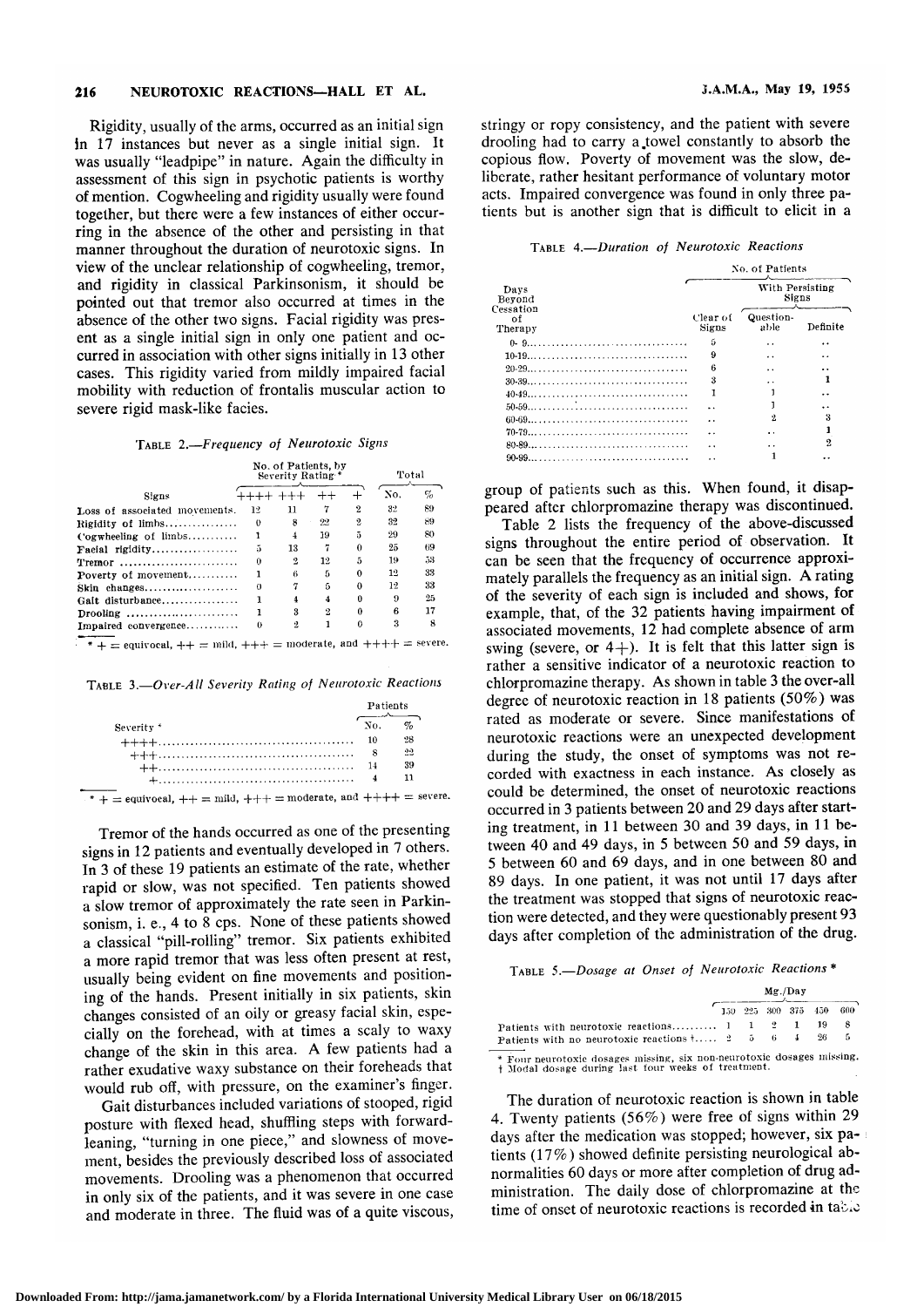5. Also listed are the dosages of patients who did not develop neurotoxic reactions, the value recorded being the modal dosage in the last four weeks of treatment. Statistical analysis reveals only a weak association of neurotoxic reactions with dosage (Kendall's<sup>11a</sup>  $\tau = 0.166$ ), despite the apparent trend in that direction. The incidence of neurotoxic reactions in the hebephrenic subgroup, as noted in table 6, indicates that this group has

# Table 6.—Diagnosis

| Patients                           |      |                                    |      |  |
|------------------------------------|------|------------------------------------|------|--|
|                                    |      | Without<br>Neurotoxic<br>Reactions |      |  |
| No.                                | $\%$ | No.                                | $\%$ |  |
|                                    |      |                                    |      |  |
| Chronic undifferentiated type<br>6 | 26   | 17                                 | 74   |  |
| Catatonic type<br>4                | 36   | 7                                  | 64   |  |
| Hebephrenic type<br>14             | 61   | 9                                  | 39   |  |
| Paranoid type<br>11.               | 3.5  | 20                                 | 65   |  |
| Without diagnostic type designated |      | 1                                  |      |  |
|                                    |      |                                    |      |  |
|                                    |      |                                    |      |  |
|                                    |      | With<br>Neurotoxic<br>Reactions    |      |  |

a greater susceptibility to neurotoxic reactions. This was statistically significant ( $p < 0.02$  [chi-square test]). Study of dosage versus diagnosis does not seem to indicate that hebephrenics received higher dosage, and we found no other ready explanation for this interesting association. Table 7, correlating age with neurotoxic reactions, suggests that the age group from 40 to 49 might be less susceptible to neurotoxic reactions than the others, but this is not statistically significant ( $p < 0.20$  [chi-square test]).

Twenty-six patients showing neurotoxic reactions and <sup>11</sup> patients on placebo therapy were given spinal fluid examinations. There was no significant difference in the cell count, total protein level, or gold curve of the spinal fluids of the two groups. However, <sup>13</sup> (50%) of the patients with neurotoxic reactions had elevated spinal fluid pressure (greater than  $180$  mm.  $H<sub>2</sub>O$ , in horizontal position), while only 2 (18%) of the patients receiving placebos had this finding. The difference is statistically significant ( $p < 0.02$ ). Prior somatic therapy, including insulin, pentylenetetrazol (Metrazol), electric convulsive therapy, and prefrontal lobotomy, had no statistically significant effect on susceptibility as far as can be determined in our sample. The relation of neurotoxic reactions and improvement of mental illness was psychiatrists and a psychologist. In the case of the psychologist, who was less aware of the neurotoxic conditions than the psychiatrists, no significant association was observed (Kendall's  $\tau$ ). The association exhibited by the psychiatrists' evaluation was weak but just statistically significant at the 5% level (Kendall's  $\tau$ ). The evidence that neurotoxic reaction is associated with degree of im provement is thus weak and equivocal.

# Report of Cases

CASE 1.—A 42-year-old white man, admitted in 1938 and continuously hospitalized because of schizophrenic reaction. hebephrenic type, had received electroshock treatment without significant improvement and in recent years had become more aggressive and assaultive. On Dec. 11, 1954, administration of chlorpromazine therapy was begun. On the 50th day of treatment he was noted to have possible diminution of arm swing and mild cogwheel rigidity of the arms was found. Daily dosage of chlorpromazine at that time was 450 mg. Dosage was maintained at the same level, and there was no change in his neurological signs during the remaining <sup>14</sup> days of chlorpromazine administration. Four days later neurological examination showed no evidence of the previous signs. This case is described as an example of an equivocal neurotoxic reaction.

Case 2.—A 46-year-old white man entered Agnews State Hospital in July, 1951, having been previously hospitalized twice for mental illness. A diagnosis of schizophrenic reaction, para-<br>noid type, was made. On Dec. 11, 1954, he was started on chlorpromazine therapy and <sup>51</sup> days later was found to have mild impairment of associated movements, <sup>a</sup> mild slow tremor, and moderate cogwheeling of the arms. He was receiving 600 mg. of chlorpromazine daily at that time, and this dose was continued for the remaining <sup>13</sup> days of administration. Five days after therapy was stopped there was slight diminution of arm swing only, and two weeks later associated movements were normal. He was rated as showing mild neurotoxic reactions.

Case 3.—A 41-year-old white man had been hospitalized since 1938 with schizophrenic reaction, hebephrenic type. On Dec. 17, 1954, chlorpromazine therapy was started. Forty-five days later he was found to have reduced associated movements,<br>facial rigidity, and rigidity of the arms. Daily dosage of 600 mg,<br>of chlorpromazine therapy was continued for 20 days, and the<br>patient's signs progressed to al swing when walking, rather mask-like facies with greasy facial skin, moderate impairment of convergence, and moderate cogwheeling and rigidity of the arms—primarily the wrists and elbow flexors. He also developed nystagmus on lateral gaze to either side. He was rated as showing moderate neurotoxic re action. Fifty-nine days after chlorpromazine therapy was dis-<br>continued he still exhibited diminished arm swing and equivocal rigidity of his arms and was considered as having questionable<br>persisting signs of neurotoxic reaction.<br>CASE 4.—A 40-year-old white woman had been hospitalized

since 1951 with a diagnosis of schizophrenic reaction, hebephrenic type. On Dec. 31, 1954, she was started on chlorpromazine therapy. Sixteen days later she developed reduction dosage was 300 mg. of chlorpromazine. Her signs progressed, with complete loss of arm swing, rigid facies, moderately severe slow tremor, and severe cogwheel rigidity of her arms. She was classed as showing severe neurotoxic reactions, and when dosage logical signs. Thirty-seven days after chlorpromazine therapy was completed all of these signs had cleared.

# Table 7.—Correlation of Age and Neurotoxic Reactions

|      | Patients                        |    |                                    |      |  |  |
|------|---------------------------------|----|------------------------------------|------|--|--|
| Age, | With<br>Neurotoxic<br>Reactions |    | Without<br>Neurotoxic<br>Reactions |      |  |  |
| Yr.  | No.                             | %  | No.                                | $\%$ |  |  |
|      |                                 | 43 | 4                                  | 57   |  |  |
|      | 12                              | 57 | 9                                  | 43   |  |  |
|      | 10                              | 30 | 23                                 | 70   |  |  |
|      |                                 | 40 | 17                                 | 60   |  |  |
|      | ₿                               | 0  | 1                                  | 100  |  |  |

#### **Comment**

The incidence of neurotoxic reactions as determined in this study is much greater than has previously been reported, though smaller dosages of chlorpromazine were used in this project than have been given in many similar investigations. Also, we find no significant association of used. It is possible that closer attention to the detection of any of these abnormalities was given by us; yet <sup>a</sup> systematic neurological evaluation of every patient who